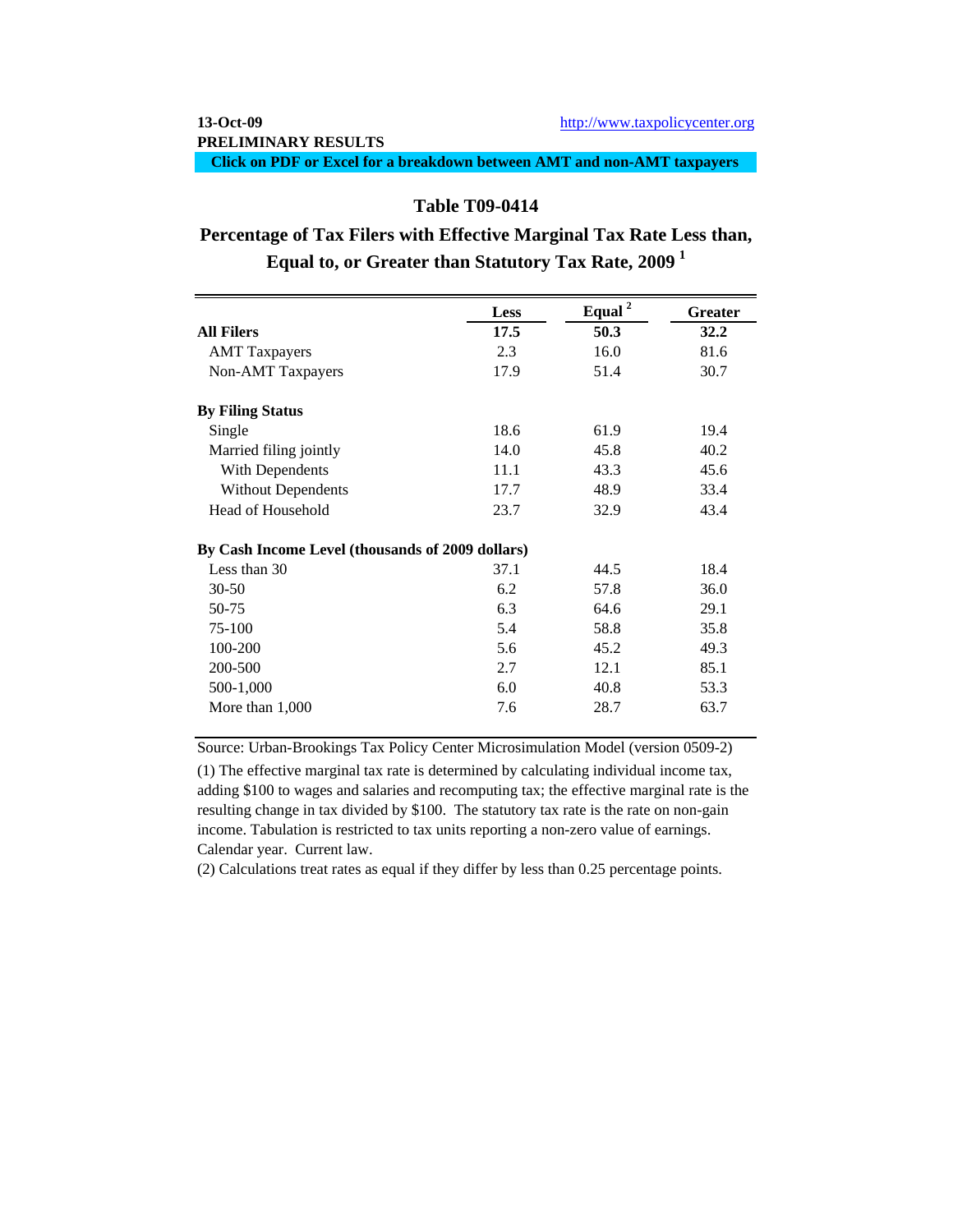#### **13-Oct-09** http://www.taxpolicycenter.org **PRELIMINARY RESULTS**

### **Table T09-0414**

# **Percentage of Tax Filers with Effective Marginal Tax Rate Less than, Equal to, or Greater than Statutory Tax Rate, 2009 1 AMT Paying Tax Filers Only**

|                                                  | <b>Less</b> | Equal <sup>2</sup> | <b>Greater</b> |
|--------------------------------------------------|-------------|--------------------|----------------|
| All                                              | 2.3         | 16.0               | 81.6           |
| <b>By Filing Status</b>                          |             |                    |                |
| Single                                           | 2.0         | 27.4               | 70.6           |
| Married filing jointly                           | 2.6         | 13.3               | 84.1           |
| With Dependents                                  | 2.4         | 12.2               | 85.5           |
| <b>Without Dependents</b>                        | 3.1         | 15.5               | 81.3           |
| Head of Household                                | 0.7         | 25.8               | 73.6           |
| By Cash Income Level (thousands of 2009 dollars) |             |                    |                |
| Less than 30                                     | $\ast$      | $\ast$             | $\ast$         |
| $30 - 50$                                        | $\ast$      | $\ast$             | $\ast$         |
| 50-75                                            | 2.0         | 75.8               | 22.2           |
| 75-100                                           | 2.2         | 27.1               | 70.8           |
| 100-200                                          | 3.6         | 16.0               | 80.5           |
| 200-500                                          | 0.7         | 5.1                | 94.2           |
| 500-1,000                                        | 5.2         | 53.4               | 41.4           |
| More than 1,000                                  | 15.1        | 57.1               | 27.7           |

Source: Urban-Brookings Tax Policy Center Microsimulation Model (version 0509-2) \* Insufficient data.

(1) The effective marginal tax rate is determined by calculating individual income tax, adding \$100 to wages and salaries and recomputing tax; the effective marginal rate is the resulting change in tax divided by \$100. The statutory tax rate is the AMT rate on nongain income. Tabulation is restricted to tax units reporting a non-zero value of earnings. Calendar year. Current law.

(2) Calculations treat rates as equal if they differ by less than 0.25 percentage points.